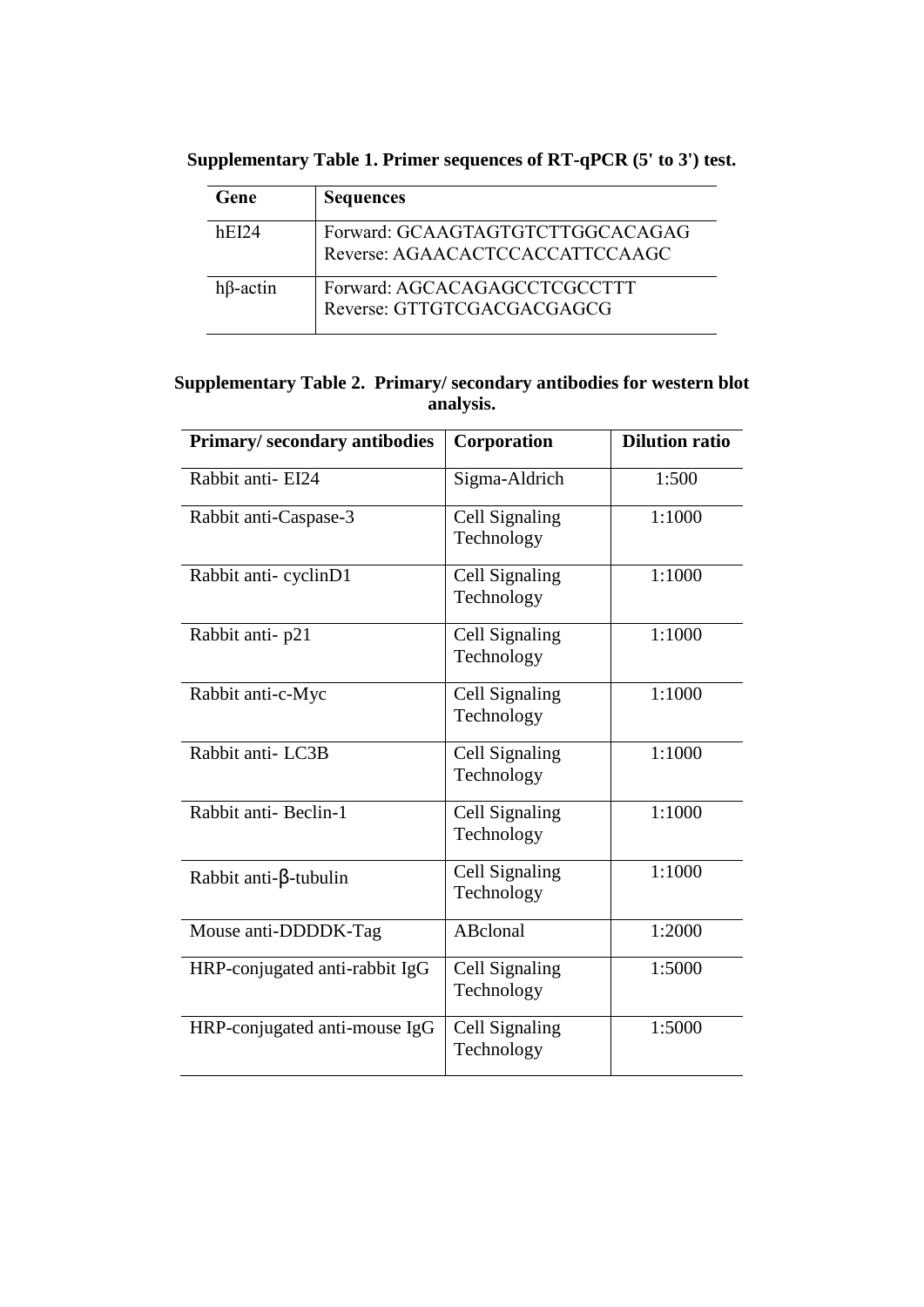

## **Supplementary Figure 1. EI24 mRNA of PDAC patients has no significant difference.**

EI24 mRNA expression levels in six pairs of PDAC tissues (T) and adjacent normal tissues (N) detected by RT-qPCR. β-actin mRNA expression was used as an internal control. NS means  $P > 0.05$  compared with controls.